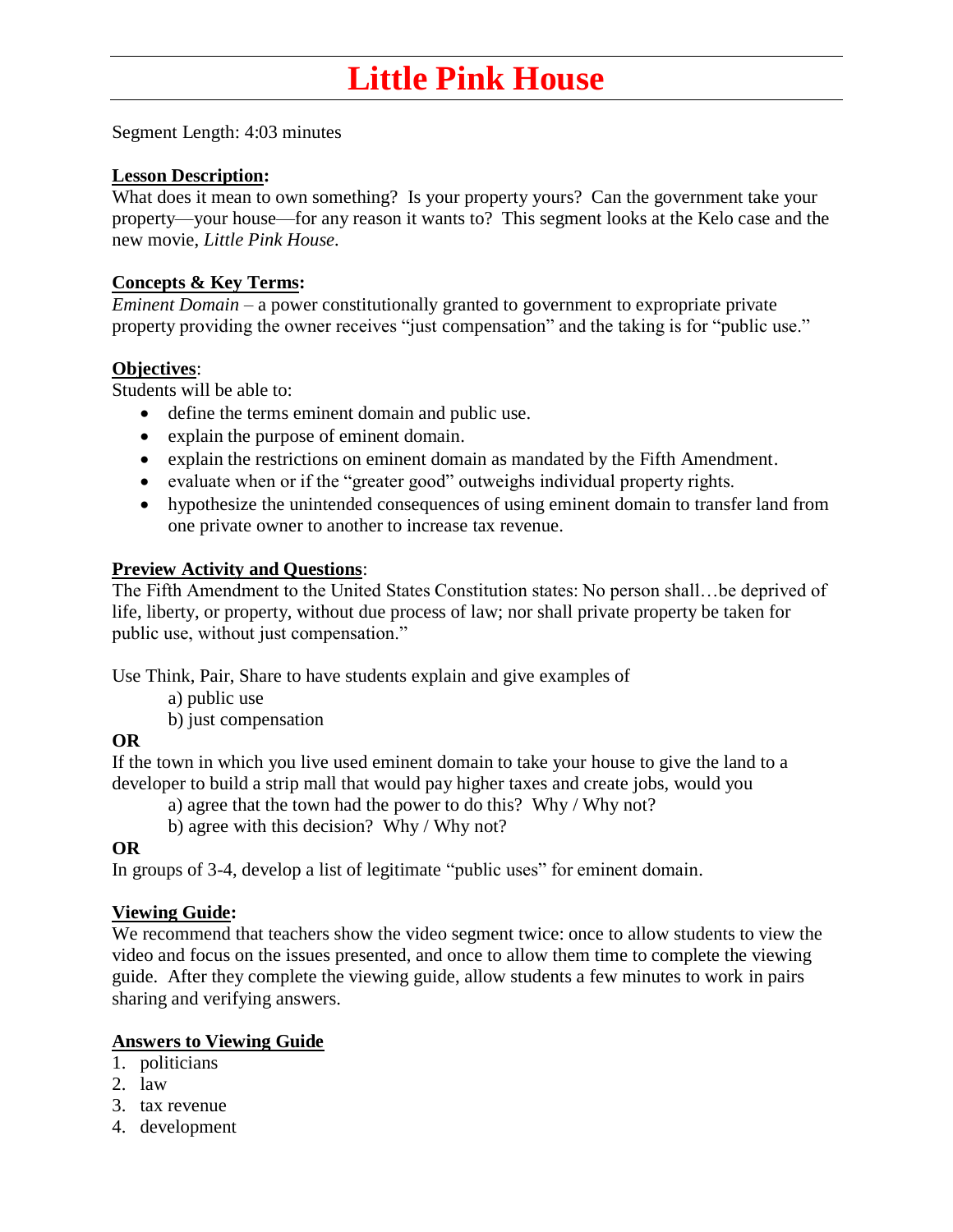## **Little Pink House**

## Viewing Guide

| Name  | Date    |
|-------|---------|
| Class | Teacher |

**Directions:** As you watch the video, fill in the blanks with the correct words.

- 1. Eminent domain law has long allowed \_\_\_\_\_\_\_\_\_\_\_\_\_\_\_ to grab your property to build roads, railroad tracks, border walls.
- 2. The \_\_\_\_\_\_\_\_\_\_\_\_\_\_\_ does require the government to give you "fair value" for your property. But the bureaucrats decide what fair value is.
- 3. The one thing that all poor neighborhoods share is that they don't produce much **EXECUTE:** If the court affirms the lower court's decision, then you would put poor neighborhoods and working-class neighborhoods like Fort Trumbull in jeopardy.
- 4. Even today, 13 years later, there's no **a**  $\cdot$  It's just unused land. The politicians were wrong.

## **Now, take a few moments to reflect on the video and answer the questions below:**

The Fifth Amendment of the United States Constitution includes a provision known as the "takings clause," which states: "private property [shall not] be taken for public use, without just compensation." Based on the video, do you think the Supreme Court decision was appropriate?

\_\_\_\_\_\_\_\_\_\_\_\_\_\_\_\_\_\_\_\_\_\_\_\_\_\_\_\_\_\_\_\_\_\_\_\_\_\_\_\_\_\_\_\_\_\_\_\_\_\_\_\_\_\_\_\_\_\_\_\_\_\_\_\_\_\_\_\_\_\_\_\_\_\_\_\_\_\_

\_\_\_\_\_\_\_\_\_\_\_\_\_\_\_\_\_\_\_\_\_\_\_\_\_\_\_\_\_\_\_\_\_\_\_\_\_\_\_\_\_\_\_\_\_\_\_\_\_\_\_\_\_\_\_\_\_\_\_\_\_\_\_\_\_\_\_\_\_\_\_\_\_\_\_\_\_\_

\_\_\_\_\_\_\_\_\_\_\_\_\_\_\_\_\_\_\_\_\_\_\_\_\_\_\_\_\_\_\_\_\_\_\_\_\_\_\_\_\_\_\_\_\_\_\_\_\_\_\_\_\_\_\_\_\_\_\_\_\_\_\_\_\_\_\_\_\_\_\_\_\_\_\_\_\_\_

\_\_\_\_\_\_\_\_\_\_\_\_\_\_\_\_\_\_\_\_\_\_\_\_\_\_\_\_\_\_\_\_\_\_\_\_\_\_\_\_\_\_\_\_\_\_\_\_\_\_\_\_\_\_\_\_\_\_\_\_\_\_\_\_\_\_\_\_\_\_\_\_\_\_\_\_\_\_

\_\_\_\_\_\_\_\_\_\_\_\_\_\_\_\_\_\_\_\_\_\_\_\_\_\_\_\_\_\_\_\_\_\_\_\_\_\_\_\_\_\_\_\_\_\_\_\_\_\_\_\_\_\_\_\_\_\_\_\_\_\_\_\_\_\_\_\_\_\_\_\_\_\_\_\_\_\_

\_\_\_\_\_\_\_\_\_\_\_\_\_\_\_\_\_\_\_\_\_\_\_\_\_\_\_\_\_\_\_\_\_\_\_\_\_\_\_\_\_\_\_\_\_\_\_\_\_\_\_\_\_\_\_\_\_\_\_\_\_\_\_\_\_\_\_\_\_\_\_\_\_\_\_\_\_\_

 $\therefore$  Explain your answer:

Did any good come out of the decision in the Kelo case? Explain: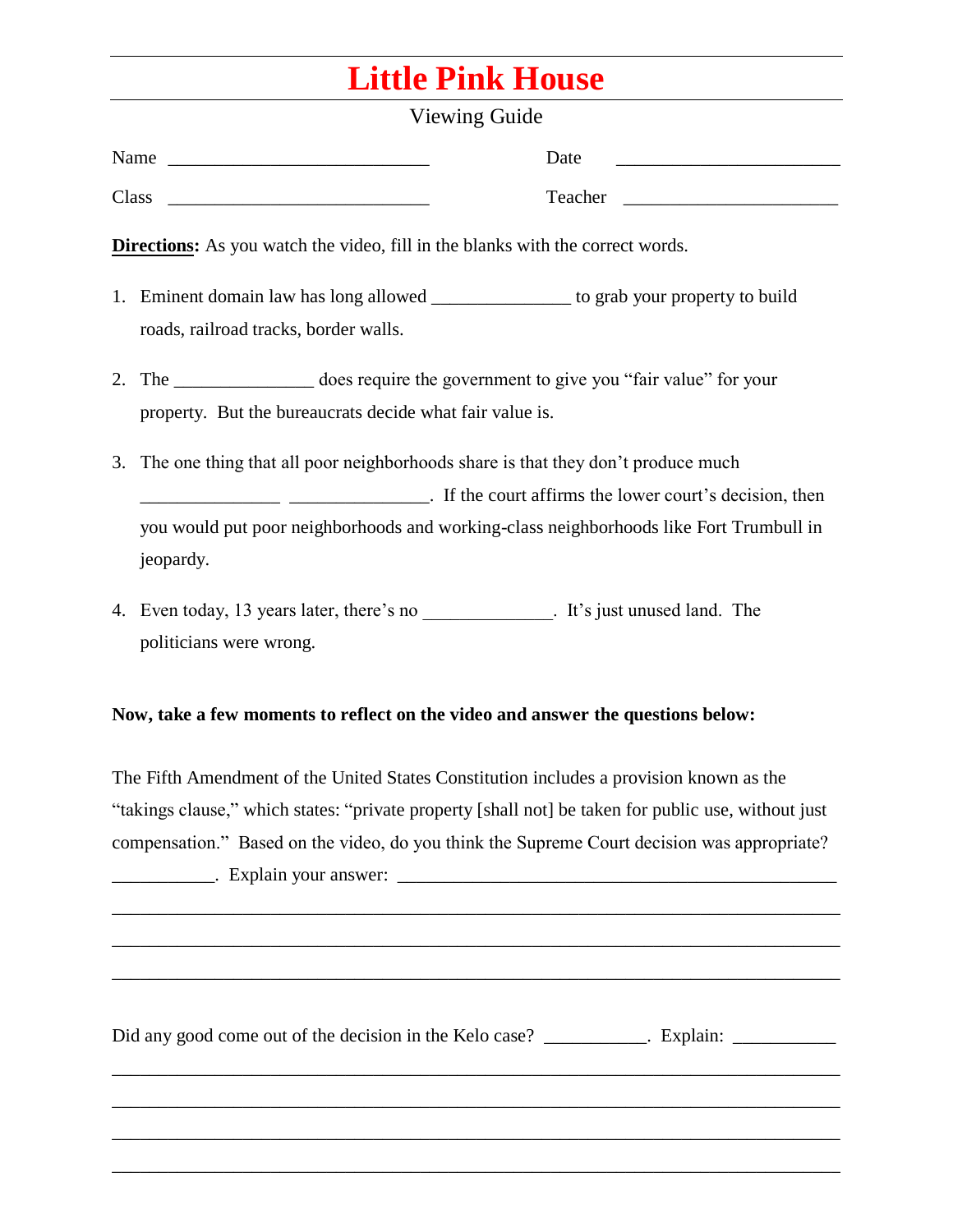### **Discussion and Analysis**:

- 1. What does it mean to own something?
- 2. What is the difference between owning and renting your home?
- 3. Are private property rights important? Why?
- 4. According to the Constitution, under what conditions can government take people's property? Why are these restrictions important?
- 5. According to John Stossel, what are some accepted uses of eminent domain?
- 6. The Fifth Amendment to the United States Constitution states "nor shall private property be taken for public use, without just compensation." What is "public use"? What is "just compensation"? Why do you think that wording was used?
- 7. The term "fair value" is often used synonymously for "just compensation." But who decides what fair value is? Isn't the word "fair" subjective?
- 8. Why is the movie titled *Little Pink House*?
- 9. What was the Kelo case about?
- 10. Should a single person or a small group of people be able to stop redevelopment of a block or neighborhood? Why / Why not?
- 11. How did this ruling change the way government could apply eminent domain?
- 12. If a town can condemn and take a house to replace it with something that will generate more tax revenue, then can't all houses be condemned? Should this be a concern?
- 13. Do we really own our property if the government can take it simply deciding which private citizens get to use it?
- 14. Does it matter that Pfizer abandoned the project and never built the factory or created the jobs? Does it matter that the land was never developed? Does it matter what the government's intentions were? Or was the government's action wrong no matter what? Explain.
- 15. Did any good come out of the Supreme Court decision in the Kelo case?

### **Discuss These Lines from the Video:**

- 1. Susette Kelo didn't want the money. She wanted to keep her home. But the government said no.
- 2. Say you had a Motel 6, and the city says well if we had a Ritz Carlton, we would have higher taxes. Now is that ok?
- 3. The one thing that all poor neighborhoods share is that they don't produce much tax revenue. If the court affirms the lower court's decision, then you would put poor neighborhoods, and working-class neighborhoods like Fort Trumbull, in jeopardy.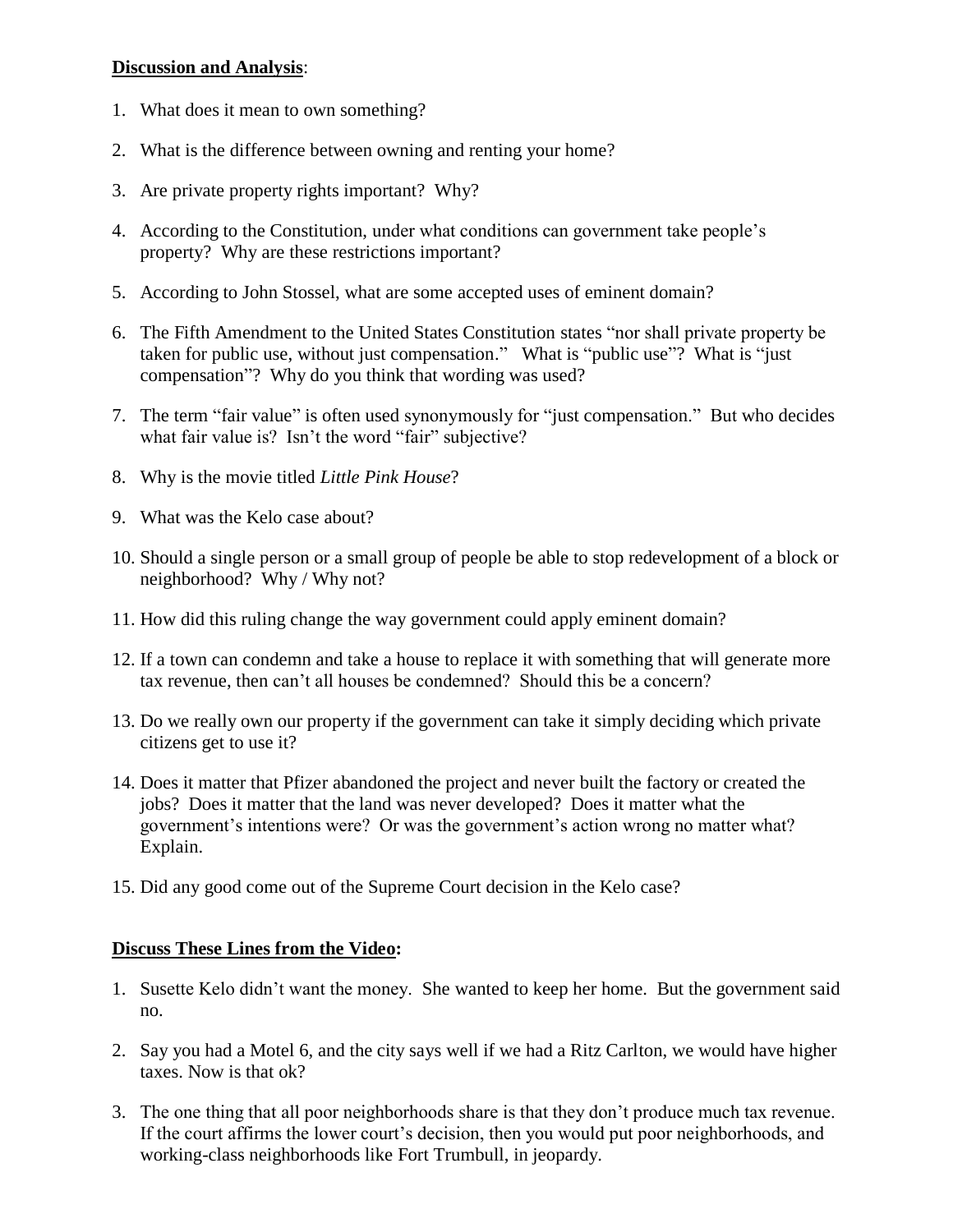- 4. The decision alarmed people across America. Some states passed laws limiting their politicians right to grab your property.
- 5. The city said they had to tear the houses down because development would happen. Tax revenues, all kinds of cool new things. And yet, this is what they got: no motel or upscale housing, no conference center, no nothing.

### **Quotes for Discussion:**

#### **More quotes are available in the Quotes Activity at the end of this guide.**

My name is Susette Kelo and the government stole my home. First, the municipal government of my hometown, New London, Connecticut, stole it. The state of Connecticut said it was legal for them to take it. Finally, the federal government said it was constitutional to steal not only my home but the homes of all my neighbors and, in fact, anyone's home for the purpose of economic development. And even though over 40 states have passed legislation offering some protection to home and business owners, don't think your property is safe, because it is not. – Susette Kelo

Eminent domain is an absolute necessity. Without it, you wouldn't have roads, you wouldn't have hospitals...you wouldn't have schools, you wouldn't have bridges. You need eminent domain. – Donald Trump

Something has gone seriously awry with this Court's interpretation of the Constitution. Though citizens are safe from the government in their homes, the homes themselves are not. – Justice Clarence Thomas

The specter of condemnation hangs over all property. Nothing is to prevent the State from replacing any Motel 6 with a Ritz-Carlton, any home with a shopping mall, or any farm with a factory. – Justice Sandra Day O'Connor

## **Activities:**

- 1. Show the class the video, "Unintended Consequences: Eminent Domain." [http://izzit.org/products/detail.php?video=eminent\\_domain&id=1](http://izzit.org/products/detail.php?video=eminent_domain&id=1)
- 2. Have students complete the Exit Ticket (included at the end of this guide).
- 3. Distribute individual quotes from the Quotes Activity (included at the end of this guide) to groups of two or three students. Have the students discuss the meaning of the quote and write their explanation on the lines below it.
- 4. Read and summarize the article "Eminent injustice in New London" by Jeff Jacoby (included at the end of this guide). Then explain why he wrote: "Would your town's tax base grow if your home were bulldozed and replaced with a parking garage? If so, it may not be your home for long."
- 5. Produce a "man-on-the-street" video in which you ask people what they know / think about eminent domain.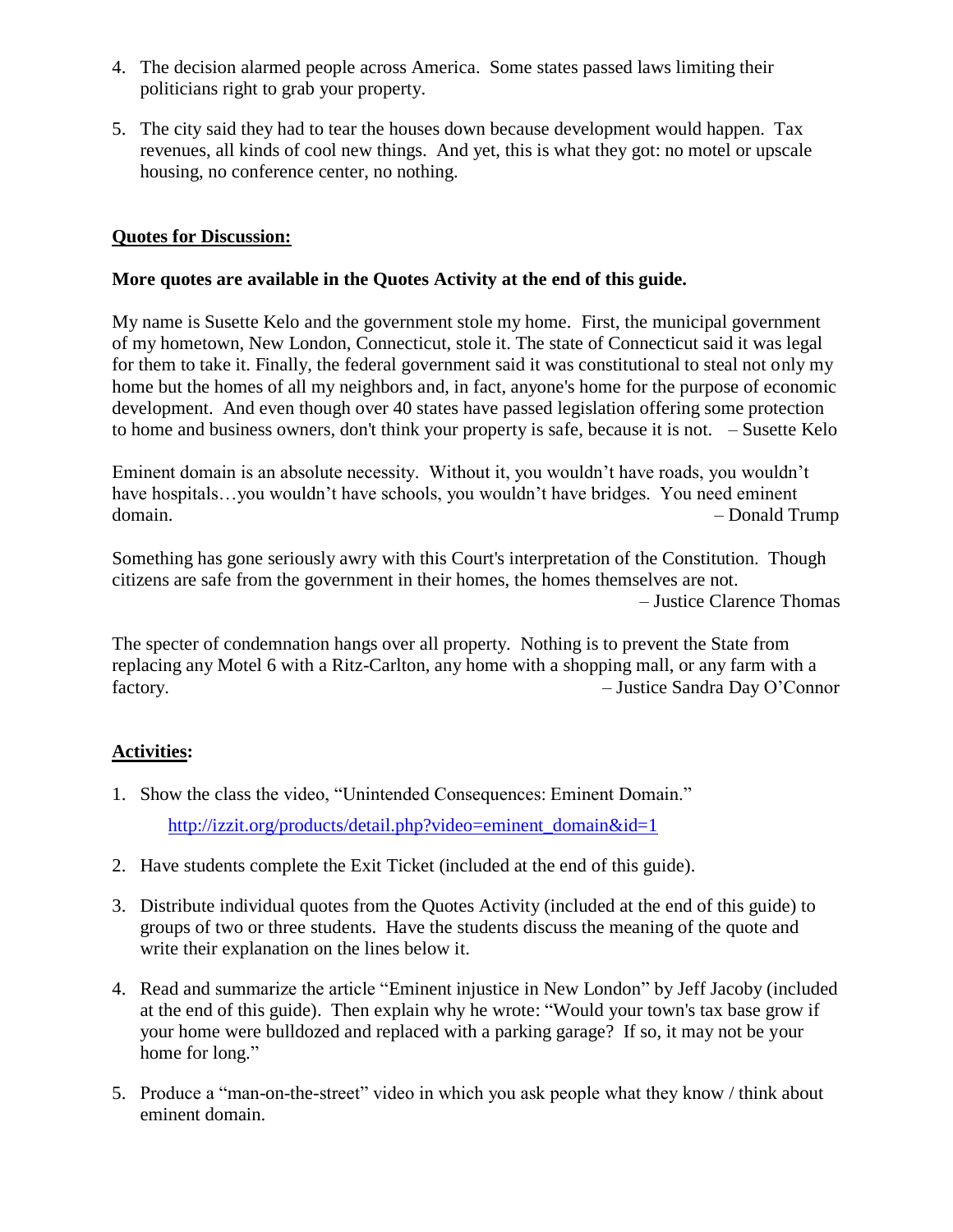- 6. Research another example of the use of eminent domain and write a persuasive essay in which you evaluate how government balances its power and the well-being of society with an individual's rights and freedoms.
- 7. Judge Sandra O'Connor argued that Kelo eliminates "any distinction between private and public use of property—and thereby effectively delete[s] the words 'for public use' from the Takings Clause of the Fifth Amendment." Write a persuasive essay in which you agree or disagree with Justice O'Connor and explain why.
- 8. Read and summarize the Supreme Court's Kelo decision, including the opinion of the Court, the concurring opinion, and the dissent.

<https://caselaw.findlaw.com/us-supreme-court/545/469.html>

- 9. In the Kelo decision, which justices were in the majority opinion and which justices dissented? Who appointed each justice?
- 10. The Institute for Justice fought alongside Susette Kelo. What is the Institute for Justice and why did it help Susette Kelo and the other families in the case? In what other issues and cases has the Institute for Justice been involved?
- 11. How should we handle conflicts between society and individuals? Does "society" actually have rights, or is that just a way to think about the sum of everyone's individual rights?
- 12. Select one of the quotations below and explain what it means, whether you agree or disagree, and why.
	- A. "This is America. This is a country with free enterprise. You have all the rights to own your property, your own home, your own business. You have the right to build your American dream."
	- B. "The use of eminent domain is a delicate tool, but it is a tool and it helps keep a community clean; it helps keep a community vibrant. It's a good tool and, definitely, I don't think it should be taken away."
	- C. "You don't take stuff that doesn't belong to you. And that's the way I was raised. That's the way I raised my children, and that's the way most people think…. These are our homes."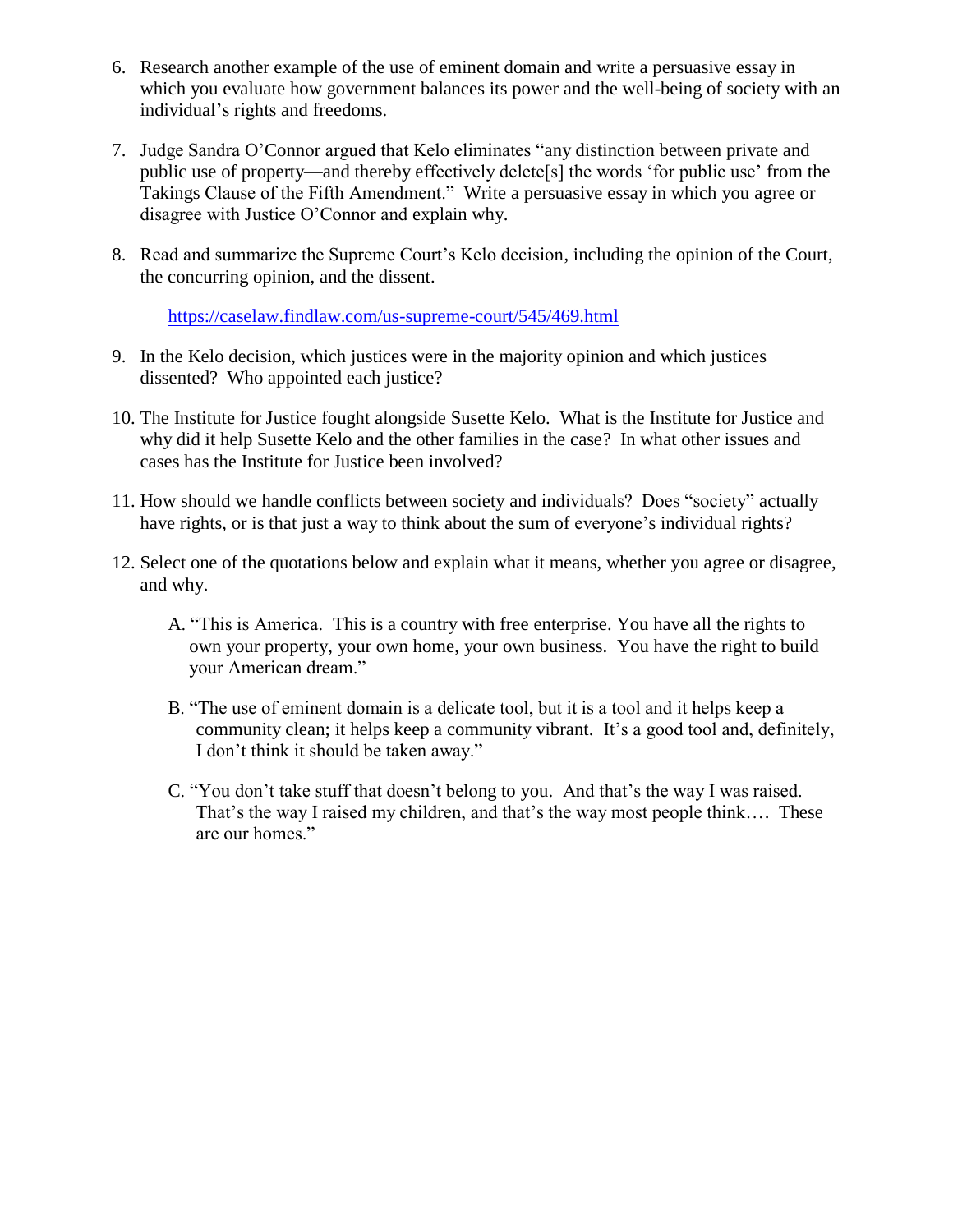## **Quotes Activity: Little Pink House**

**Names: \_\_\_\_\_\_\_\_\_\_\_\_\_\_\_\_\_\_\_\_\_\_\_ and \_\_\_\_\_\_\_\_\_\_\_\_\_\_\_\_\_\_\_\_\_\_\_\_\_\_**

Read the quote below. Discuss the quote with your partner, and write your explanation, evaluation, or comment.

**A:** *One would expect that private property taken by eminent domain would become land available for public use such as parks and roads. Unfortunately, this decision creates a loophole for government to manipulate the definition of public*  **use simply to generate greater tax revenue. Fig. 2.1 Comparently respect to the UP** dim Ryun

| Read the quote below. Discuss the quote with your partner, and write your explanation,<br>evaluation, or comment. |                                                                                                          |
|-------------------------------------------------------------------------------------------------------------------|----------------------------------------------------------------------------------------------------------|
| B: Now what liberty can there be where property is taken away without consent?                                    | - Samuel Adams                                                                                           |
|                                                                                                                   |                                                                                                          |
|                                                                                                                   |                                                                                                          |
|                                                                                                                   |                                                                                                          |
| Read the quote below. Discuss the quote with your partner, and write your explanation,<br>evaluation, or comment. |                                                                                                          |
| C: The system of private property is the most important guaranty of freedom, not                                  |                                                                                                          |
|                                                                                                                   | only for those who own property, but scarcely less for those who do not.<br>- Friedrich August von Hayek |

\_\_\_\_\_\_\_\_\_\_\_\_\_\_\_\_\_\_\_\_\_\_\_\_\_\_\_\_\_\_\_\_\_\_\_\_\_\_\_\_\_\_\_\_\_\_\_\_\_\_\_\_\_\_\_\_\_\_\_\_\_\_\_\_\_\_\_\_\_\_\_\_\_

\_\_\_\_\_\_\_\_\_\_\_\_\_\_\_\_\_\_\_\_\_\_\_\_\_\_\_\_\_\_\_\_\_\_\_\_\_\_\_\_\_\_\_\_\_\_\_\_\_\_\_\_\_\_\_\_\_\_\_\_\_\_\_\_\_\_\_\_\_\_\_\_\_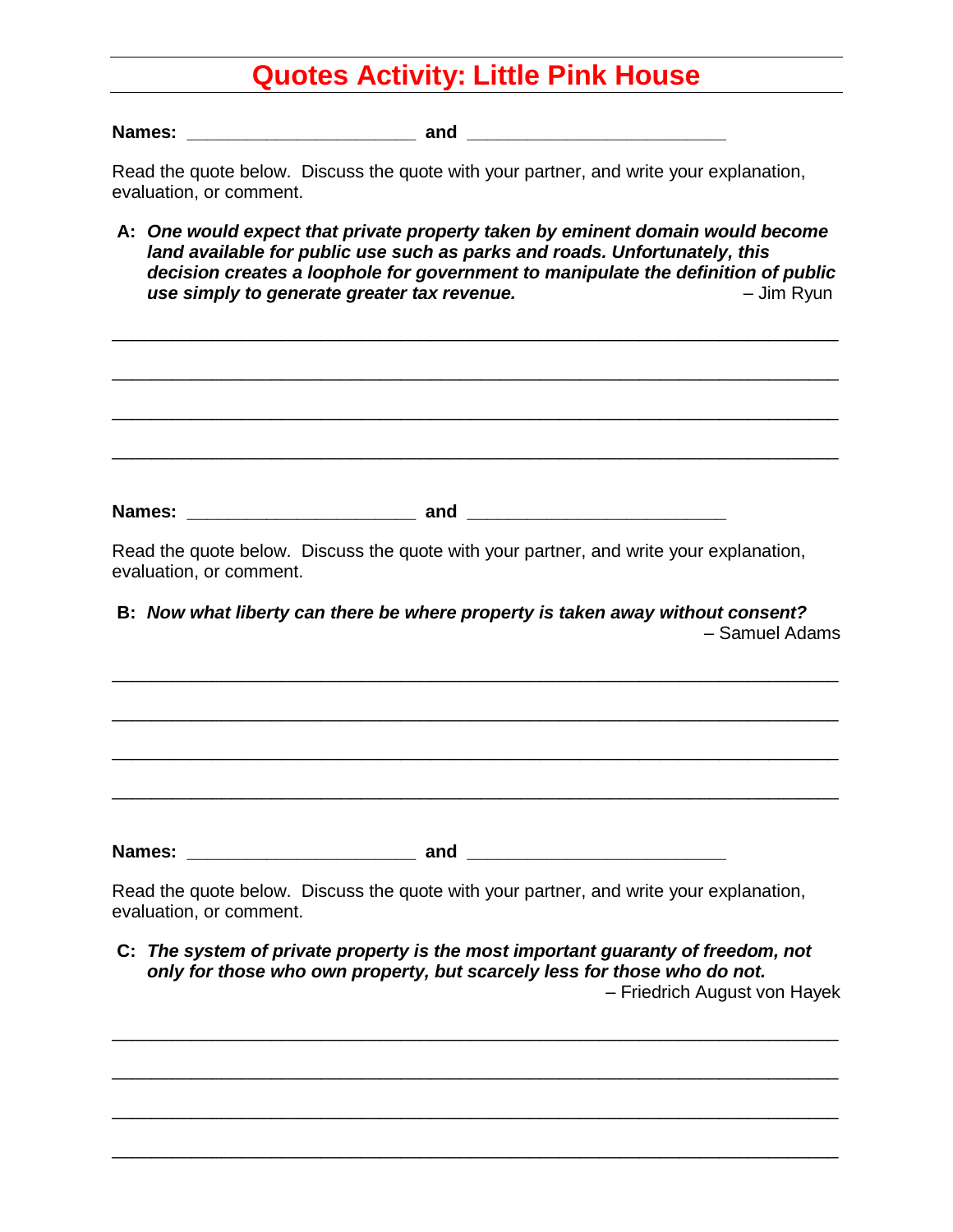Read the quote below. Discuss the quote with your partner, and write your explanation, evaluation, or comment.

**D:** *A law that takes property from A and gives it to B. It is against all reason and justice, for a people to entrust a Legislature with such powers; and, therefore, it cannot be presumed that they have done it.* – Justice Samuel Chase

\_\_\_\_\_\_\_\_\_\_\_\_\_\_\_\_\_\_\_\_\_\_\_\_\_\_\_\_\_\_\_\_\_\_\_\_\_\_\_\_\_\_\_\_\_\_\_\_\_\_\_\_\_\_\_\_\_\_\_\_\_\_\_\_\_\_\_\_\_\_\_\_\_

\_\_\_\_\_\_\_\_\_\_\_\_\_\_\_\_\_\_\_\_\_\_\_\_\_\_\_\_\_\_\_\_\_\_\_\_\_\_\_\_\_\_\_\_\_\_\_\_\_\_\_\_\_\_\_\_\_\_\_\_\_\_\_\_\_\_\_\_\_\_\_\_\_

\_\_\_\_\_\_\_\_\_\_\_\_\_\_\_\_\_\_\_\_\_\_\_\_\_\_\_\_\_\_\_\_\_\_\_\_\_\_\_\_\_\_\_\_\_\_\_\_\_\_\_\_\_\_\_\_\_\_\_\_\_\_\_\_\_\_\_\_\_\_\_\_\_

\_\_\_\_\_\_\_\_\_\_\_\_\_\_\_\_\_\_\_\_\_\_\_\_\_\_\_\_\_\_\_\_\_\_\_\_\_\_\_\_\_\_\_\_\_\_\_\_\_\_\_\_\_\_\_\_\_\_\_\_\_\_\_\_\_\_\_\_\_\_\_\_\_

Read the quote below. Discuss the quote with your partner, and write your explanation,

**Names: \_\_\_\_\_\_\_\_\_\_\_\_\_\_\_\_\_\_\_\_\_\_\_ and \_\_\_\_\_\_\_\_\_\_\_\_\_\_\_\_\_\_\_\_\_\_\_\_\_\_**

evaluation, or comment.

**E:** *In effect, the majority in Kelo v. New London held that the words "public use" in the Fifth Amendment…can mean wholly private use, so long as the government expects it to yield some incidental public benefit. Would your town's tax base grow if your home were bulldozed and replaced with a parking garage? If so, it may not be your home for long.* – Jeff Jacoby

\_\_\_\_\_\_\_\_\_\_\_\_\_\_\_\_\_\_\_\_\_\_\_\_\_\_\_\_\_\_\_\_\_\_\_\_\_\_\_\_\_\_\_\_\_\_\_\_\_\_\_\_\_\_\_\_\_\_\_\_\_\_\_\_\_\_\_\_\_\_\_\_\_

\_\_\_\_\_\_\_\_\_\_\_\_\_\_\_\_\_\_\_\_\_\_\_\_\_\_\_\_\_\_\_\_\_\_\_\_\_\_\_\_\_\_\_\_\_\_\_\_\_\_\_\_\_\_\_\_\_\_\_\_\_\_\_\_\_\_\_\_\_\_\_\_\_

\_\_\_\_\_\_\_\_\_\_\_\_\_\_\_\_\_\_\_\_\_\_\_\_\_\_\_\_\_\_\_\_\_\_\_\_\_\_\_\_\_\_\_\_\_\_\_\_\_\_\_\_\_\_\_\_\_\_\_\_\_\_\_\_\_\_\_\_\_\_\_\_\_

\_\_\_\_\_\_\_\_\_\_\_\_\_\_\_\_\_\_\_\_\_\_\_\_\_\_\_\_\_\_\_\_\_\_\_\_\_\_\_\_\_\_\_\_\_\_\_\_\_\_\_\_\_\_\_\_\_\_\_\_\_\_\_\_\_\_\_\_\_\_\_\_\_

**Names: and**  *and* **<b>***and and and and and and and and and and and and and and and and and and and and and and and and and* 

Read the quote below. Discuss the quote with your partner, and write your explanation, evaluation, or comment.

**F:** *The consequences of today's decision are not difficult to predict, and promise to be harmful. So-called "urban renewal" programs provide some compensation for the properties they take, but no compensation is possible for the subjective value of these lands to the individuals displaced and the indignity inflicted by uprooting them from their homes.* – Justice Clarence Thomas

\_\_\_\_\_\_\_\_\_\_\_\_\_\_\_\_\_\_\_\_\_\_\_\_\_\_\_\_\_\_\_\_\_\_\_\_\_\_\_\_\_\_\_\_\_\_\_\_\_\_\_\_\_\_\_\_\_\_\_\_\_\_\_\_\_\_\_\_\_\_\_\_\_

\_\_\_\_\_\_\_\_\_\_\_\_\_\_\_\_\_\_\_\_\_\_\_\_\_\_\_\_\_\_\_\_\_\_\_\_\_\_\_\_\_\_\_\_\_\_\_\_\_\_\_\_\_\_\_\_\_\_\_\_\_\_\_\_\_\_\_\_\_\_\_\_\_

\_\_\_\_\_\_\_\_\_\_\_\_\_\_\_\_\_\_\_\_\_\_\_\_\_\_\_\_\_\_\_\_\_\_\_\_\_\_\_\_\_\_\_\_\_\_\_\_\_\_\_\_\_\_\_\_\_\_\_\_\_\_\_\_\_\_\_\_\_\_\_\_\_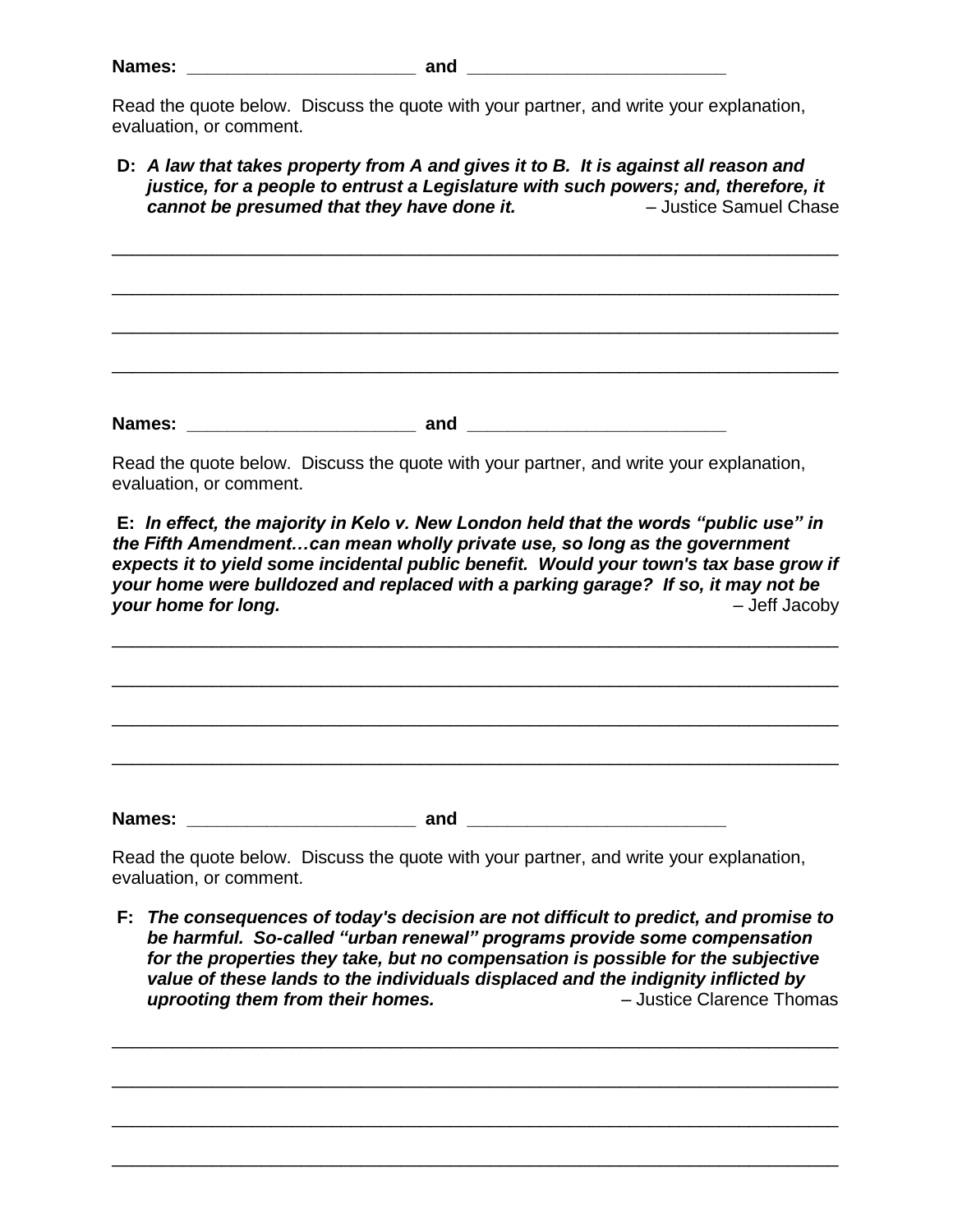Read the quote below. Discuss the quote with your partner, and write your explanation, evaluation, or comment.

**G:** *What "eminent domain" laws mean in practice is that politicians have a right to seize your property and turn it over to someone else, in order to gain campaign contributions and win votes.* – Thomas Sowell

\_\_\_\_\_\_\_\_\_\_\_\_\_\_\_\_\_\_\_\_\_\_\_\_\_\_\_\_\_\_\_\_\_\_\_\_\_\_\_\_\_\_\_\_\_\_\_\_\_\_\_\_\_\_\_\_\_\_\_\_\_\_\_\_\_\_\_\_\_\_\_\_\_

\_\_\_\_\_\_\_\_\_\_\_\_\_\_\_\_\_\_\_\_\_\_\_\_\_\_\_\_\_\_\_\_\_\_\_\_\_\_\_\_\_\_\_\_\_\_\_\_\_\_\_\_\_\_\_\_\_\_\_\_\_\_\_\_\_\_\_\_\_\_\_\_\_

\_\_\_\_\_\_\_\_\_\_\_\_\_\_\_\_\_\_\_\_\_\_\_\_\_\_\_\_\_\_\_\_\_\_\_\_\_\_\_\_\_\_\_\_\_\_\_\_\_\_\_\_\_\_\_\_\_\_\_\_\_\_\_\_\_\_\_\_\_\_\_\_\_

\_\_\_\_\_\_\_\_\_\_\_\_\_\_\_\_\_\_\_\_\_\_\_\_\_\_\_\_\_\_\_\_\_\_\_\_\_\_\_\_\_\_\_\_\_\_\_\_\_\_\_\_\_\_\_\_\_\_\_\_\_\_\_\_\_\_\_\_\_\_\_\_\_

Read the quote below. Discuss the quote with your partner, and write your explanation, evaluation, or comment.

**Names: and**  *and* **<b>***and and and and and and and and and and and and and and and and and and and and and and and and and* 

*H: Thus, if predicted (or even guaranteed) positive side-effects are enough to render transfer from one private party to another constitutional, then the words "for public use" do not realistically exclude any takings, and thus do not exert any constraint on the eminent domain power.* – Justice Sandra Day O'Connor

\_\_\_\_\_\_\_\_\_\_\_\_\_\_\_\_\_\_\_\_\_\_\_\_\_\_\_\_\_\_\_\_\_\_\_\_\_\_\_\_\_\_\_\_\_\_\_\_\_\_\_\_\_\_\_\_\_\_\_\_\_\_\_\_\_\_\_\_\_\_\_\_\_

\_\_\_\_\_\_\_\_\_\_\_\_\_\_\_\_\_\_\_\_\_\_\_\_\_\_\_\_\_\_\_\_\_\_\_\_\_\_\_\_\_\_\_\_\_\_\_\_\_\_\_\_\_\_\_\_\_\_\_\_\_\_\_\_\_\_\_\_\_\_\_\_\_

\_\_\_\_\_\_\_\_\_\_\_\_\_\_\_\_\_\_\_\_\_\_\_\_\_\_\_\_\_\_\_\_\_\_\_\_\_\_\_\_\_\_\_\_\_\_\_\_\_\_\_\_\_\_\_\_\_\_\_\_\_\_\_\_\_\_\_\_\_\_\_\_\_ \_\_\_\_\_\_\_\_\_\_\_\_\_\_\_\_\_\_\_\_\_\_\_\_\_\_\_\_\_\_\_\_\_\_\_\_\_\_\_\_\_\_\_\_\_\_\_\_\_\_\_\_\_\_\_\_\_\_\_\_\_\_\_\_\_\_\_\_\_\_\_\_\_ **Names: and**  *and* **<b>***and and and <i>and and and and and and and and and and and and and and and and and and and and and and* 

Read the quote below. Discuss the quote with your partner, and write your explanation, evaluation, or comment.

**I:** *Though the city could not take petitioners' land simply to confer a private benefit on a particular private party…the Court has defined that concept broadly, reflecting its longstanding policy of deference to legislative judgments as to what public needs justify the use of the takings power.* – Justice John Paul Stevens

\_\_\_\_\_\_\_\_\_\_\_\_\_\_\_\_\_\_\_\_\_\_\_\_\_\_\_\_\_\_\_\_\_\_\_\_\_\_\_\_\_\_\_\_\_\_\_\_\_\_\_\_\_\_\_\_\_\_\_\_\_\_\_\_\_\_\_\_\_\_\_\_\_

\_\_\_\_\_\_\_\_\_\_\_\_\_\_\_\_\_\_\_\_\_\_\_\_\_\_\_\_\_\_\_\_\_\_\_\_\_\_\_\_\_\_\_\_\_\_\_\_\_\_\_\_\_\_\_\_\_\_\_\_\_\_\_\_\_\_\_\_\_\_\_\_\_

\_\_\_\_\_\_\_\_\_\_\_\_\_\_\_\_\_\_\_\_\_\_\_\_\_\_\_\_\_\_\_\_\_\_\_\_\_\_\_\_\_\_\_\_\_\_\_\_\_\_\_\_\_\_\_\_\_\_\_\_\_\_\_\_\_\_\_\_\_\_\_\_\_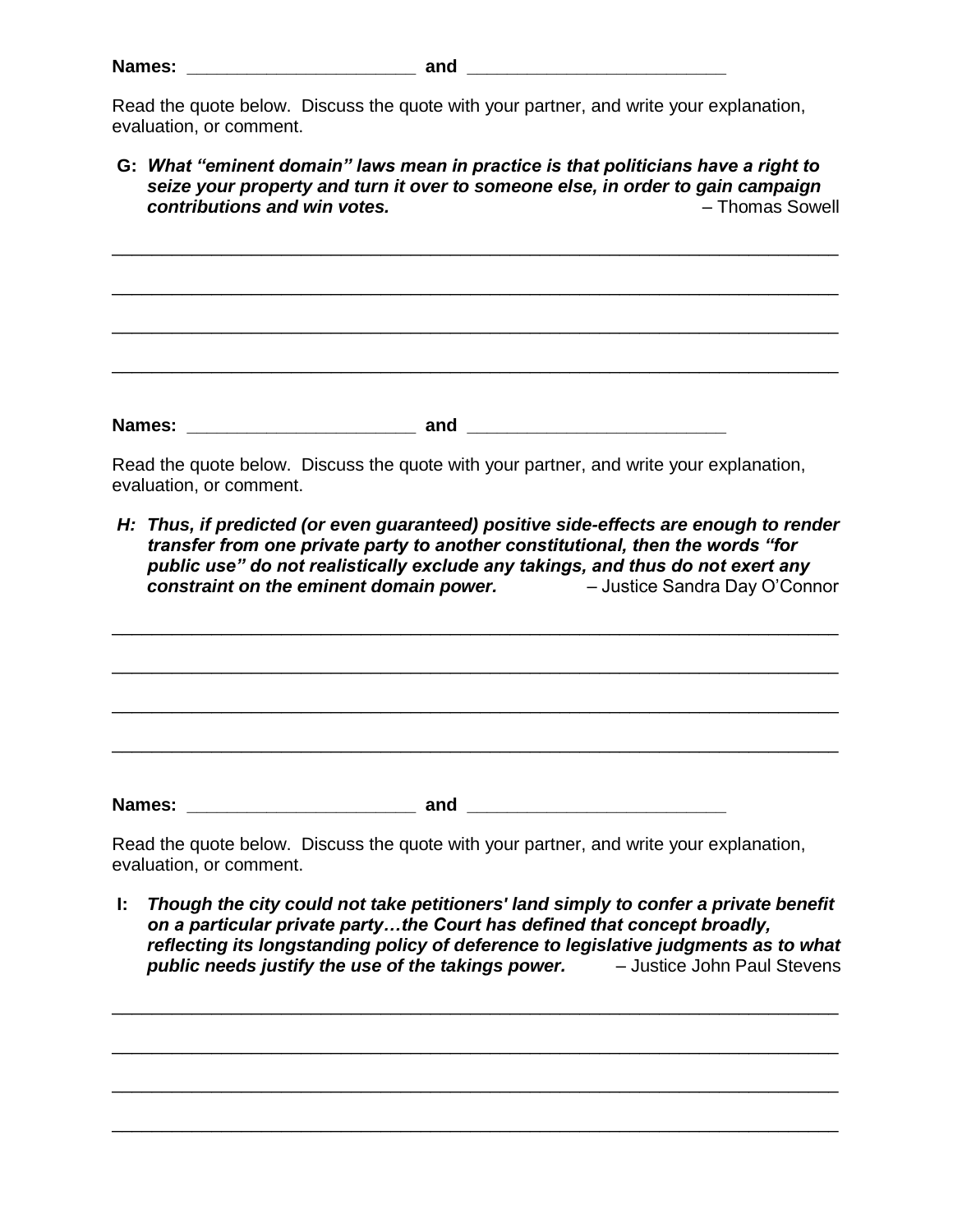| Names: |  |
|--------|--|
|        |  |

Read the quote below. Discuss the quote with your partner, and write your explanation, evaluation, or comment.

**J:** *Any property may now be taken for the benefit of another private party, but the fallout from this decision will not be random. The beneficiaries are likely to be those citizens with disproportionate influence and power in the political process, including large corporations and development firms. As for the victims, the government now has license to transfer property from those with fewer resources to those with more. The Founders cannot have intended this perverse result.* – Justice Sandra Day O'Connor

| <b>Names:</b> | and | <u> 1980 - Jan Samuel Barbara, politik eta politik eta politik eta politik eta politik eta politik eta politik e</u> |  |
|---------------|-----|----------------------------------------------------------------------------------------------------------------------|--|

Read the quote below. Discuss the quote with your partner, and write your explanation, evaluation, or comment.

**K:** *It's so I didn't say wonderful, I say eminent domain is something you need…. If I build a highway… and if something's in the way of the highway, you're going to*  **have to do something with that. Figure 1.1 and 1.4 and 1.4 and 1.4 and 1.4 and 1.4 and 1.4 and 1.4 and 1.4 and 1.4 and 1.4 and 1.4 and 1.4 and 1.4 and 1.4 and 1.4 and 1.4 and 1.4 and 1.4 and 1.4 and 1.4 and 1.4 and 1.4** 

\_\_\_\_\_\_\_\_\_\_\_\_\_\_\_\_\_\_\_\_\_\_\_\_\_\_\_\_\_\_\_\_\_\_\_\_\_\_\_\_\_\_\_\_\_\_\_\_\_\_\_\_\_\_\_\_\_\_\_\_\_\_\_\_\_\_\_\_\_\_\_\_\_

\_\_\_\_\_\_\_\_\_\_\_\_\_\_\_\_\_\_\_\_\_\_\_\_\_\_\_\_\_\_\_\_\_\_\_\_\_\_\_\_\_\_\_\_\_\_\_\_\_\_\_\_\_\_\_\_\_\_\_\_\_\_\_\_\_\_\_\_\_\_\_\_\_

\_\_\_\_\_\_\_\_\_\_\_\_\_\_\_\_\_\_\_\_\_\_\_\_\_\_\_\_\_\_\_\_\_\_\_\_\_\_\_\_\_\_\_\_\_\_\_\_\_\_\_\_\_\_\_\_\_\_\_\_\_\_\_\_\_\_\_\_\_\_\_\_\_

\_\_\_\_\_\_\_\_\_\_\_\_\_\_\_\_\_\_\_\_\_\_\_\_\_\_\_\_\_\_\_\_\_\_\_\_\_\_\_\_\_\_\_\_\_\_\_\_\_\_\_\_\_\_\_\_\_\_\_\_\_\_\_\_\_\_\_\_\_\_\_\_\_

Read the quote below. Discuss the quote with your partner, and write your explanation,

**Names: \_\_\_\_\_\_\_\_\_\_\_\_\_\_\_\_\_\_\_\_\_\_\_ and \_\_\_\_\_\_\_\_\_\_\_\_\_\_\_\_\_\_\_\_\_\_\_\_\_\_**

evaluation, or comment.

**L:** *For the Court to overturn a State eminent domain law, it would have to assume power not granted to it in the Constitution, which means it would be ignoring the Constitution's limits and thus, acting like an unlimited government. Which is a bad thing.* – N. Stephan Kinsella

\_\_\_\_\_\_\_\_\_\_\_\_\_\_\_\_\_\_\_\_\_\_\_\_\_\_\_\_\_\_\_\_\_\_\_\_\_\_\_\_\_\_\_\_\_\_\_\_\_\_\_\_\_\_\_\_\_\_\_\_\_\_\_\_\_\_\_\_\_\_\_\_\_

\_\_\_\_\_\_\_\_\_\_\_\_\_\_\_\_\_\_\_\_\_\_\_\_\_\_\_\_\_\_\_\_\_\_\_\_\_\_\_\_\_\_\_\_\_\_\_\_\_\_\_\_\_\_\_\_\_\_\_\_\_\_\_\_\_\_\_\_\_\_\_\_\_

\_\_\_\_\_\_\_\_\_\_\_\_\_\_\_\_\_\_\_\_\_\_\_\_\_\_\_\_\_\_\_\_\_\_\_\_\_\_\_\_\_\_\_\_\_\_\_\_\_\_\_\_\_\_\_\_\_\_\_\_\_\_\_\_\_\_\_\_\_\_\_\_\_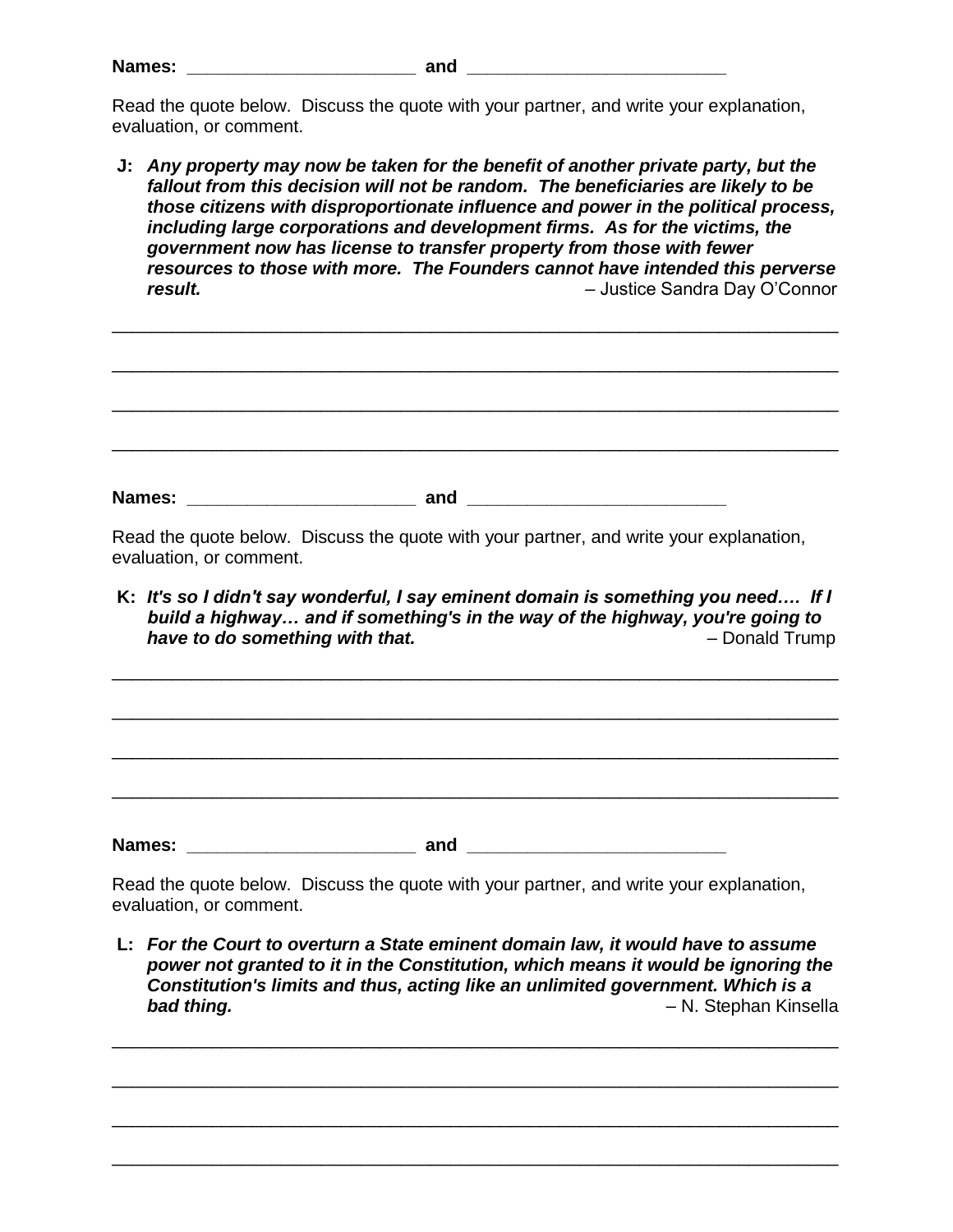## **Eminent injustice in New London**

by Jeff Jacoby, The Boston Globe, June 26, 2005

This article was written right after the Supreme Court decision in the Kelo case was announced.

<http://www.jeffjacoby.com/4446/eminent-injustice-in-new-london>

I REACHED Mike Cristofaro on Thursday afternoon, a few hours after the Supreme Court ruled that local governments can seize people's property by eminent domain and turn it over to private developers. The court's 5-4 decision was a defeat for seven New London, Conn., property owners, who have resisted the city's plan to demolish their homes to make way for offices, upscale condos, and a waterfront hotel. Mike's 79-year-old father, Pasquale Cristofaro, is one of those homeowners, and I wondered how he had taken the news.

"I haven't told my father yet," Mike said. "I don't know what to say. You want to help me break it to him?"

I first met the Cristofaros in July 2001. The homeowners' lawsuit against the city was going to trial, and I'd come to New London to talk to some of the plaintiffs and see their homes in the Fort Trumbull neighborhood for myself. As Mike and I walked to his parents' home on Goshen Street, he recalled how they had learned that the city intended to force them from their property. On the day before Thanksgiving, a sheriff's deputy had shown up at their front door with condemnation papers, and ordered them to be out by March. The news came as such a shock that Mike's mother Margerita began having heart palpitations and had to be taken



Susette Kelo stands before her home in New London, Conn. On Thursday, the Supreme Court ruled, 5-4, that Kelo and other homeowners cannot prevent government officials from seizing their homes via eminent domain and turning them over to private developers.

to the hospital. (She passed away in 2003).

For 27 years, Pasquale had been a loyal city employee. But no one from the New London Development Corp. -- the agency charged with transforming the area into a fashionable complement to the big research headquarters Pfizer was building nearby -- ever came to talk with the Cristofaros about the city's interest in their property. No one from City Hall asked the elderly couple if there was anything that might make a relocation less traumatic. Like the other homeowners, they were told just one thing: Sell now, or be forced out.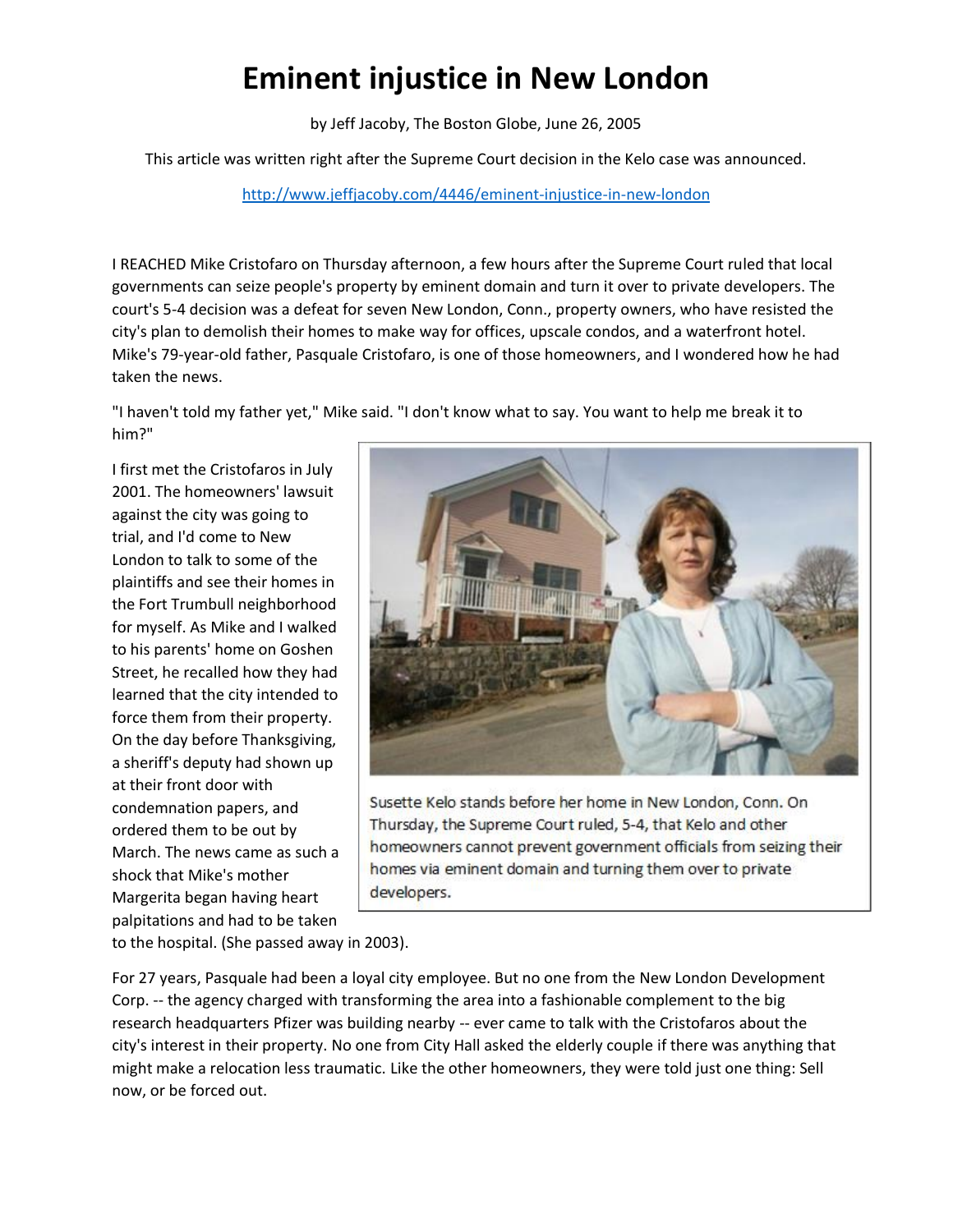"These people don't have no respect," Pasquale, who immigrated from Italy in 1962, told me that day. "You supposed to go like gentlemen -- make me a price, ask me a Yes or No. I love this house. I pay my bill, I pay the tax. And now they say I should get out? It's not right. It's not right."

No, it's not right. But five Supreme Court justices have just said it's constitutional.

In effect, the majority in Kelo v. New London held that the words "public use" in the Fifth Amendment -- "nor shall private property be taken for public use without just compensation" -- can mean wholly private use, so long as the government expects it to yield some incidental public benefit -- more tax revenue, new jobs, "maybe even aesthetic pleasure," as Justice Sandra Day O'Connor wrote in a dissent joined by Chief Justice William Rehnquist and justices Antonin Scalia and Clarence Thomas. Would your town's tax base grow if your home were bulldozed and replaced with a parking garage? If so, it may not be your home for long.

As a result of this evisceration of the Public Use Clause, "the specter of condemnation hangs over all property," the dissenters warn. "Nothing is to prevent the state from replacing any Motel 6 with a Ritz-Carlton, any home with a shopping mall, or any farm with a factory."

In truth, though, it isn't all property that is at risk. If "public use" now means the government can evict a property owner so that a new owner can use the land to make more money, it is clear who will suffer most. "The fallout from this decision will not be random," O'Connor wrote sadly. "The beneficiaries are likely to be those citizens with disproportionate influence and power in the political process, including large corporations and development firms. . . . The government now has license to transfer property from those with fewer resources to those with more."

In a separate dissent, Thomas made the same point: "These losses will fall disproportionately on poor communities . . . the least politically powerful." Fifty years of eminent domain statistics drive home the fact that families uprooted by eminent domain tend to be nonwhite and/or nonwealthy. No wonder urban renewal came to known bitterly as "Negro removal."

"These five justices," Mike Cristofaro told me, "I hope someone looks at their property and says, 'You know, we could put that land to better use -- why don't we get the town to take it from them by eminent domain.' Then maybe they would understand what they're putting my father through."

That won't happen. It isn't the high and mighty on whom avaricious governments and developers prey. Justices John Paul Stevens, Steven Breyer, David Souter, Ruth Bader Ginsburg, and Anthony Kennedy are responsible for this execrable decision, which shreds what little was left of the principle that a man's home is his castle. But they'll never have to live with its consequences.

(Jeff Jacoby is a columnist for The Boston Globe).